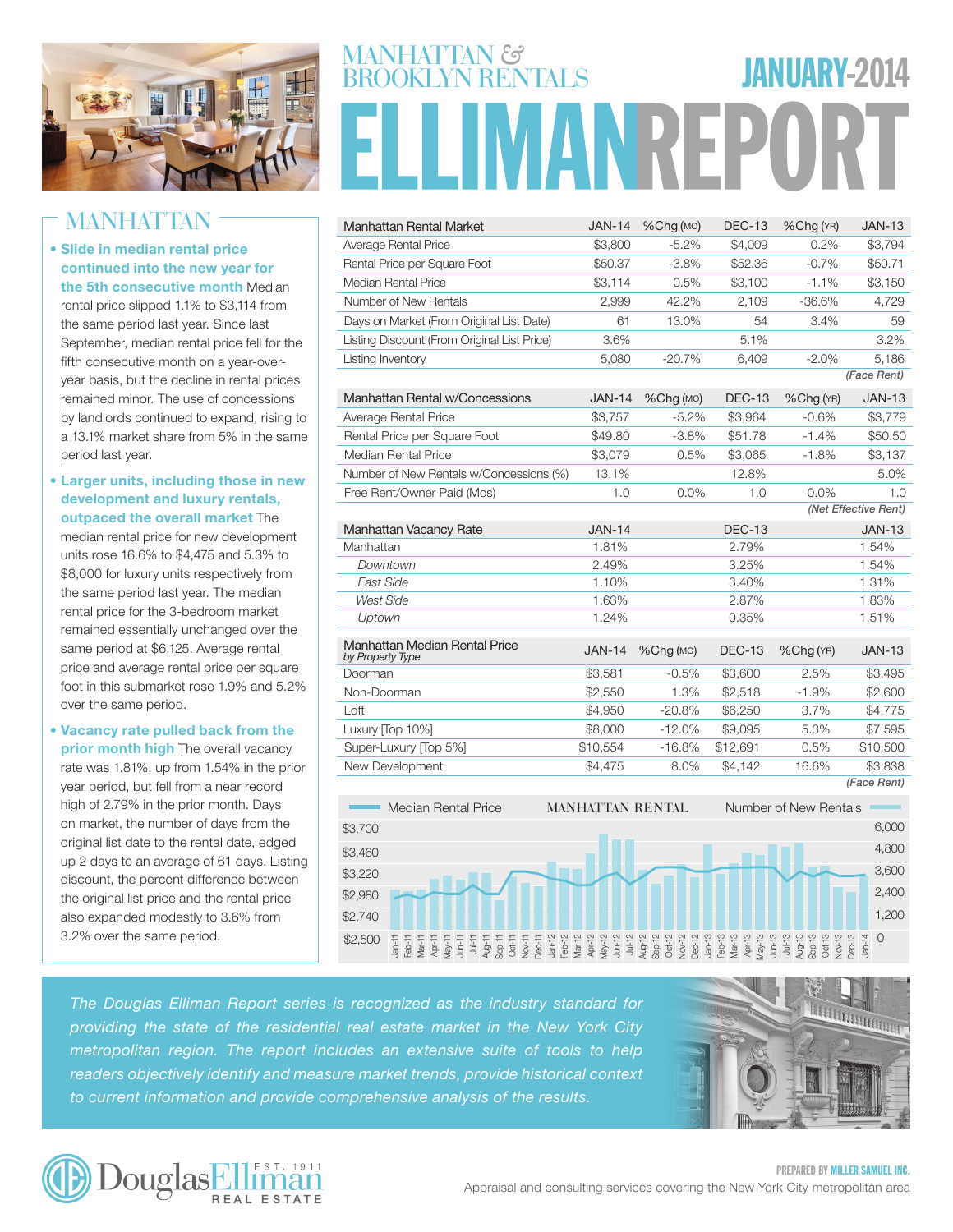## *Manhattan rental market by* **SIZE**

## - DOWNTOWN -

#### • Price indicators showed most consistent gains of all regions Median rental price increased 2.1% to \$3,470 from the same period last year. Average rental price edged 1.4% higher to \$4,141 and average rental price per square foot increased nominally to \$53.47

over the same period. • The number of new rentals fell below prior year levels There were 1,278 rentals in the month of January, 36.2% fewer than the metric produced during the same month last year, as more tenants opted for renewals. All size categories showed very similar yearover-year declines in the number of new rentals.

• The Downtown vacancy rate jumped to highest of all regions The vacancy rate for the region was 2.49%, up from 1.54% last year and down sharply from 3.25% in the prior month.

## East side

• The number of new rentals fell from the same period last year There were 824 new rentals in January, 37% less than the same period last year, as tenants were less resistant to the offered rents at time of renewal.

• Price indicators were largely mixed Median rental price slipped a modest 0.7% to \$2,887 from last year as average rental price increased 3.4% to \$3,805. Studio and 3-bedroom median rental prices rose 1.2% and 21.6% respectively, while 1-bedrooms remained roughly the same and 2-bedrooms slipped 4.3% from the same period last year.

#### • The vacancy rate was the lowest of all regions after becoming the highest of all regions last month The

vacancy rate was 1.1%, down from 1.31% in the same month last year and now has the lowest vacancy rate of all regions. In the prior month, the East Side had the highest vacancy rates, reflecting the volatility of this indicator.

| Downtown Studio              | <b>JAN-14</b> | %Chg (MO) | <b>DEC-13</b> | %Chg (YR) | <b>JAN-13</b> |
|------------------------------|---------------|-----------|---------------|-----------|---------------|
| Average Rental Price         | \$2,706       | 0.5%      | \$2,692       | 1.6%      | \$2,663       |
| Rental Price per Square Foot | \$57.81       | 4.4%      | \$55.38       | 4.0%      | \$55.57       |
| <b>Median Rental Price</b>   | \$2,595       | 0.0%      | \$2,595       | 3.8%      | \$2,500       |
| Number of New Rentals        | 328           | 35.0%     | 243           | $-35.6%$  | 509           |
|                              |               |           |               |           |               |
| Downtown 1-Bedroom           | <b>JAN-14</b> | %Chg (MO) | <b>DEC-13</b> | %Chg (YR) | <b>JAN-13</b> |
| Average Rental Price         | \$3,590       | 0.3%      | \$3,579       | 0.9%      | \$3,558       |
| Rental Price per Square Foot | \$53.87       | $-3.7%$   | \$55.96       | $-3.3%$   | \$55.73       |
| Median Rental Price          | \$3,422       | $-0.9%$   | \$3,452       | 0.8%      | \$3,395       |
| Number of New Rentals        | 569           | 29.3%     | 440           | $-37.5%$  | 911           |
|                              |               |           |               |           |               |
| Downtown 2-Bedroom           | <b>JAN-14</b> | %Chg (MO) | <b>DEC-13</b> | %Chg (YR) | JAN-13        |
| Average Rental Price         | \$5,426       | $-8.3%$   | \$5,917       | $-0.8%$   | \$5,472       |
| Rental Price per Square Foot | \$52.22       | $-8.0\%$  | \$56.77       | $-1.3%$   | \$52.91       |
| <b>Median Rental Price</b>   | \$4,995       | $-3.8%$   | \$5,195       | 1.1%      | \$4,940       |
| Number of New Rentals        | 303           | 57.0%     | 193           | $-35.0%$  | 466           |
|                              |               |           |               |           |               |
| Downtown 3+ Bedroom          | <b>JAN-14</b> | %Chg (MO) | <b>DEC-13</b> | %Chg (YR) | <b>JAN-13</b> |
| Average Rental Price         | \$9,209       | $-14.2%$  | \$10,739      | 4.6%      | \$8,800       |
| Rental Price per Square Foot | \$52.32       | $-5.2%$   | \$55.17       | $-5.3%$   | \$55.27       |
| Median Rental Price          | \$6,428       | $-7.4%$   | \$6,942       | $-4.4%$   | \$6,725       |
| Number of New Rentals        | 78            | 50.0%     | 52            | $-33.3%$  | 117           |
|                              |               |           |               |           |               |
| East Side Studio             | <b>JAN-14</b> | %Chg (MO) | <b>DEC-13</b> | %Chg (YR) | <b>JAN-13</b> |
| Average Rental Price         | \$2,159       | $-6.0\%$  | \$2,298       | $-2.1%$   | \$2,205       |
| Rental Price per Square Foot | \$48.97       | $-5.4%$   | \$51.79       | $-4.7%$   | \$51.40       |
| Median Rental Price          | \$2,075       | 1.2%      | \$2,050       | 1.2%      | \$2,050       |
| Number of New Rentals        | 215           | 52.5%     | 141           | $-41.7%$  | 369           |
|                              |               |           |               |           |               |
| East Side 1-Bedroom          | <b>JAN-14</b> | %Chg (MO) | <b>DEC-13</b> | %Chg (YR) | <b>JAN-13</b> |
| Average Rental Price         | \$3,064       | 4.9%      | \$2,921       | $-1.4%$   | \$3,109       |
| Rental Price per Square Foot | \$47.97       | 7.3%      | \$44.71       | $-3.4%$   | \$49.67       |
| Median Rental Price          | \$2,995       | 11.0%     | \$2,697       | $-0.2%$   | \$3,000       |
| Number of New Rentals        | 377           | 27.8%     | 295           | $-38.7%$  | 615           |
|                              |               |           |               |           |               |
| East Side 2-Bedroom          | <b>JAN-14</b> | %Chg (MO) | <b>DEC-13</b> | %Chg (YR) | <b>JAN-13</b> |
| Average Rental Price         | \$4,940       | $-8.5%$   | \$5,396       | $-3.2%$   | \$5,104       |
| Rental Price per Square Foot | \$44.35       | $-16.1%$  | \$52.85       | $-11.6%$  | \$50.15       |
| <b>Median Rental Price</b>   | \$4,495       | $-9.7%$   | \$4,976       | $-4.3%$   | \$4,695       |
| Number of New Rentals        | 171           | 31.5%     | 130           | -34.5%    | 261           |
|                              |               |           |               |           |               |
| East Side 3+ Bedroom         | <b>JAN-14</b> | %Chg (MO) | <b>DEC-13</b> | %Chg (YR) | <b>JAN-13</b> |
| Average Rental Price         | \$11,006      | 0.4%      | \$10,961      | $-8.2%$   | \$11,995      |
| Rental Price per Square Foot | \$67.29       | $-4.9%$   | \$70.74       | 17.0%     | \$57.52       |
| <b>Median Rental Price</b>   | \$9,000       | 2.3%      | \$8,800       | 21.6%     | \$7,399       |
| Number of New Rentals        | 61            | 27.1%     | 48            | $-3.2%$   | 63            |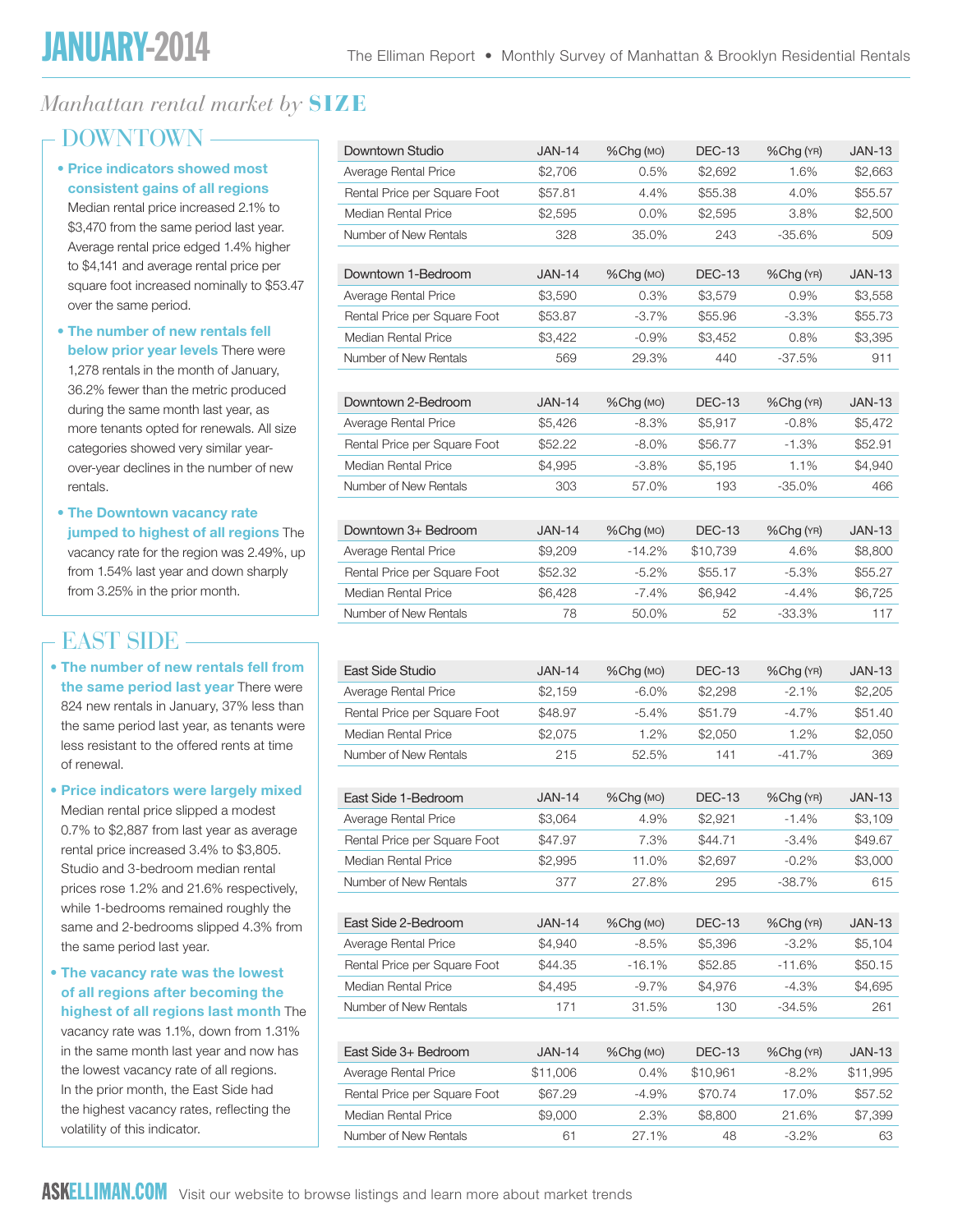# *Manhattan rental market by* **SIZE**

## - WEST SIDE -

- The number of new rentals fell below prior year levels across **region** The number of new rentals fell 38.6% to 667 from same month last year. All individual size categories posted similar double-digit declines over the same period.
- Overall rental price indicators were generally up with gains seen in smaller units The median rental price edged 1.7% higher to \$3,226 from the prior year period. Average rental price fell and average rental price per square foot increased over the same period. Studio and 1-bedroom rentals increased 3.3% and 2.1% respectively over the same period. The 2-bedroom median rental price remained essentially unchanged and 3-bedroom rentals fell 20.8% over the same period.
- Vacancy rate slipped from prior year The vacancy rate for the West Side fell to 1.63% from 1.83% in the same month last year.

## Uptown

#### • The number of new rentals fell

Reflecting less resistance to rental prices set at lease renewal, the Uptown market saw a 30.7% decline to 230 new rentals from the same period last year. All individual size categories experienced double-digit year-over-year declines.

- Price indicators were mixed across size categories Median rental price for the region fell 4.9% to \$1,900. Average rental price declined 6.2%, while average rental price per square foot rose 6.8% respectively over the same period. Price indicators for 1-bedroom and 3-bedroom rentals were generally above prior year levels as studios and 2-bedroom rentals were weaker.
- While the vacancy rate was down from last year, it rose from recent lows The average vacancy rate fell to 1.24% from 1.51% in the same month last year.

| West Side Studio             | <b>JAN-14</b> | %Chg (MO) | <b>DEC-13</b> | %Chg (YR) | JAN-13        |
|------------------------------|---------------|-----------|---------------|-----------|---------------|
| Average Rental Price         | \$2,362       | $-0.3%$   | \$2,370       | 0.3%      | \$2,355       |
| Rental Price per Square Foot | \$62.24       | 3.5%      | \$60.13       | 8.9%      | \$57.15       |
| <b>Median Rental Price</b>   | \$2,387       | 1.6%      | \$2,350       | 3.3%      | \$2,310       |
| Number of New Rentals        | 162           | 63.6%     | 99            | -37.9%    | 261           |
|                              |               |           |               |           |               |
| West Side 1-Bedroom          | <b>JAN-14</b> | %Chg (MO) | <b>DEC-13</b> | %Chg (YR) | <b>JAN-13</b> |
| Average Rental Price         | \$3,272       | 0.4%      | \$3,260       | 1.7%      | \$3,217       |
| Rental Price per Square Foot | \$55.37       | 0.5%      | \$55.11       | 3.6%      | \$53.43       |
| <b>Median Rental Price</b>   | \$3,250       | 1.3%      | \$3,209       | 2.1%      | \$3,184       |
| Number of New Rentals        | 310           | 49.0%     | 208           | $-39.7%$  | 514           |
|                              |               |           |               |           |               |
| West Side 2-Bedroom          | <b>JAN-14</b> | %Chg (MO) | <b>DEC-13</b> | %Chg (YR) | <b>JAN-13</b> |
| Average Rental Price         | \$5,132       | $-14.6%$  | \$6,010       | $0.0\%$   | \$5,133       |
| Rental Price per Square Foot | \$57.56       | $-8.1%$   | \$62.66       | 4.9%      | \$54.89       |
| <b>Median Rental Price</b>   | \$4,712       | $-9.6%$   | \$5,213       | $-0.3%$   | \$4,725       |
| Number of New Rentals        | 152           | 35.7%     | 112           | $-31.2%$  | 221           |
| West Side 3+ Bedroom         | <b>JAN-14</b> | %Chg (MO) | DEC-13        | %Chg (YR) | <b>JAN-13</b> |
| Average Rental Price         | \$7,831       | $-23.2%$  | \$10,198      | $-12.5%$  | \$8,947       |
| Rental Price per Square Foot | \$54.21       | $-21.1%$  | \$68.70       | $-5.1%$   | \$57.15       |
| Median Rental Price          | \$5,500       | $-35.6%$  | \$8,542       | $-20.8%$  | \$6,945       |
| Number of New Rentals        | 43            | 48.3%     | 29            | $-52.2%$  | 90            |
|                              |               |           |               |           |               |
|                              |               |           |               |           |               |
| <b>Uptown Studio</b>         | <b>JAN-14</b> | %Chg (MO) | <b>DEC-13</b> | %Chg (YR) | <b>JAN-13</b> |
| Average Rental Price         | \$1,400       | 0.1%      | \$1,398       | $-10.5%$  | \$1,564       |
| Rental Price per Square Foot | \$38.90       | $-1.2%$   | \$39.36       | $-2.2%$   | \$39.77       |
| <b>Median Rental Price</b>   | \$1,354       | $-2.9%$   | \$1,395       | $-2.9%$   | \$1,395       |
| Number of New Rentals        | 32            | 28.0%     | 25            | $-17.9%$  | 39            |
|                              |               |           |               |           |               |
| Uptown 1-Bedroom             | <b>JAN-14</b> | %Chg (MO) | <b>DEC-13</b> | %Chg (YR) | <b>JAN-13</b> |
| Average Rental Price         | \$1,820       | 4.5%      | \$1,741       | $-3.3%$   | \$1,882       |
| Rental Price per Square Foot | \$34.49       | 17.8%     | \$29.27       | 9.9%      | \$31.38       |
| <b>Median Rental Price</b>   | \$1,750       | 1.9%      | \$1,718       | 2.1%      | \$1,714       |
| Number of New Rentals        | 78            | 69.6%     | 46            | $-36.1%$  | 122           |
|                              |               |           |               |           |               |
| Uptown 2-Bedroom             | <b>JAN-14</b> | %Chg (MO) | <b>DEC-13</b> | %Chg (YR) | <b>JAN-13</b> |
| Average Rental Price         | \$2,223       | $-2.5%$   | \$2,280       | $-6.0\%$  | \$2,365       |
| Rental Price per Square Foot | \$27.46       | $-6.0%$   | \$29.20       | $-0.4%$   | \$27.57       |
| Median Rental Price          | \$2,150       | $-4.4%$   | \$2,249       | $-2.3%$   | \$2,200       |
| Number of New Rentals        | 92            | 148.6%    | 37            | $-20.0\%$ | 115           |
|                              |               |           |               |           |               |
| Uptown 3+ Bedroom            | <b>JAN-14</b> | %Chg (MO) | <b>DEC-13</b> | %Chg (YR) | <b>JAN-13</b> |
| Average Rental Price         | \$3,041       | 10.4%     | \$2,754       | $-0.2%$   | \$3,046       |
| Rental Price per Square Foot | \$27.57       | 28.8%     | \$21.41       | 18.3%     | \$23.30       |
|                              |               |           |               |           |               |
| Median Rental Price          | \$2,623       | 1.8%      | \$2,577       | 3.6%      | \$2,532       |